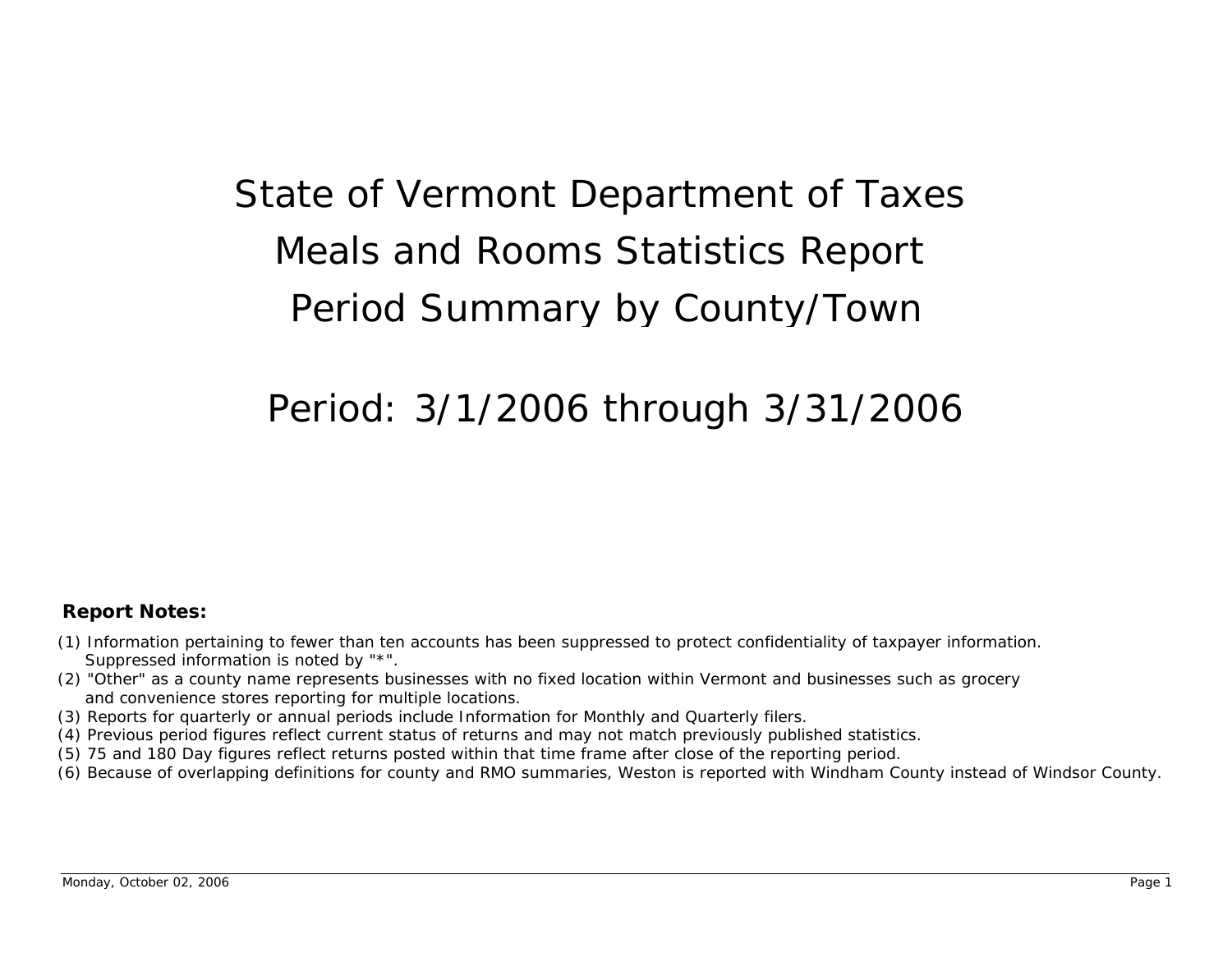**State of Vermont Department of Taxes Meals and Rooms Statistics Report 180 Day Processing**

| State / County      | <b>Current Taxable Receipts:</b> |              |                | <b>Previous Taxable Receipts:</b> |              |                |                                 |
|---------------------|----------------------------------|--------------|----------------|-----------------------------------|--------------|----------------|---------------------------------|
| <b>Summary</b>      | 3/1/2006 - 3/31/2006             |              |                | 3/1/2005 - 3/31/2005              |              |                | <b>Period to Period Change</b>  |
|                     | <b>Meals</b>                     | <b>Rooms</b> | <b>Alcohol</b> | <b>Meals</b>                      | <b>Rooms</b> | <b>Alcohol</b> | Meals Rooms Alcohol             |
| Vermont             | 63.130.415                       | 27.035.699   | 11.619.942     | 59.999.703                        | 30.514.997   | 11,630,219     | 5.2% -11.4%<br>$-0.1%$          |
| Addison             | 1,765,439                        | 379,500      | 300,836        | 1,664,407                         | 413,884      | 262,376        | 6.1%<br>$-8.3\%$<br>14.7%       |
| Bennington          | 3.649.598                        | 1,656,440    | 726,657        | 3,367,803                         | 1,765,481    | 679,068        | 8.4%<br>$-6.2%$<br>7.0%         |
| Caledonia           | 1,829,053                        | 332,433      | 254,355        | 1,751,936                         | 415.664      | 258,068        | 4.4%<br>$-1.4\%$<br>$-20.0\%$   |
| Chittenden          | 16,727,414                       | 4,008,168    | 3.004.045      | 15,391,711                        | 3,752,124    | 2,730,178      | 8.7%<br>6.8%<br>10.0%           |
| Essex/Orleans       | 1,672,689                        | 1,437,057    | 327,589        | 1,690,071                         | 1.500.796    | 329,638        | $-1.0%$<br>$-4.2%$<br>$-0.6\%$  |
| Franklin/Grand Isle | 2,186,027                        | 242.221      | 265,133        | 2,033,908                         | 200,769      | 280,599        | $-5.5%$<br>7.5%<br>20.6%        |
| Lamoille            | 3.629.439                        | 4.890.604    | 951,105        | 3,929,225                         | 5.077.786    | .027.722       | $-7.5%$<br>$-7.6\%$<br>$-3.7\%$ |
| Orange              | 847,805                          | 116,470      | 109,674        | 892,860                           | 124,910      | 120,286        | $-5.0%$<br>$-6.8\%$<br>$-8.8%$  |
| Rutland             | 7.743.440                        | 5,541,478    | 2,149,933      | 7,810,255                         | 6.477.587    | 2,123,389      | $-14.5\%$<br>1.3%<br>$-0.9\%$   |
| Washington          | 5,400,427                        | 1.637.577    | 1,010,074      | 5,283,581                         | 1,827,825    | 1,080,495      | 2.2% -10.4%<br>-6.5%            |
| Windham             | 7,538,727                        | 2.980.195    | 1,468,636      | 6,526,070                         | 4,895,804    | 1,651,977      | 15.5% -39.1% -11.1%             |
| Windsor             | 4.842,345                        | 3.813.557    | 1.051.905      | 4.708.323                         | 4.062.366    | 1,086,423      | 2.8%<br>-6.1%<br>$-3.2\%$       |
| Other               | 5.298.011                        | $\star$      |                | 4.949.552                         | $\star$      |                | 7.0%                            |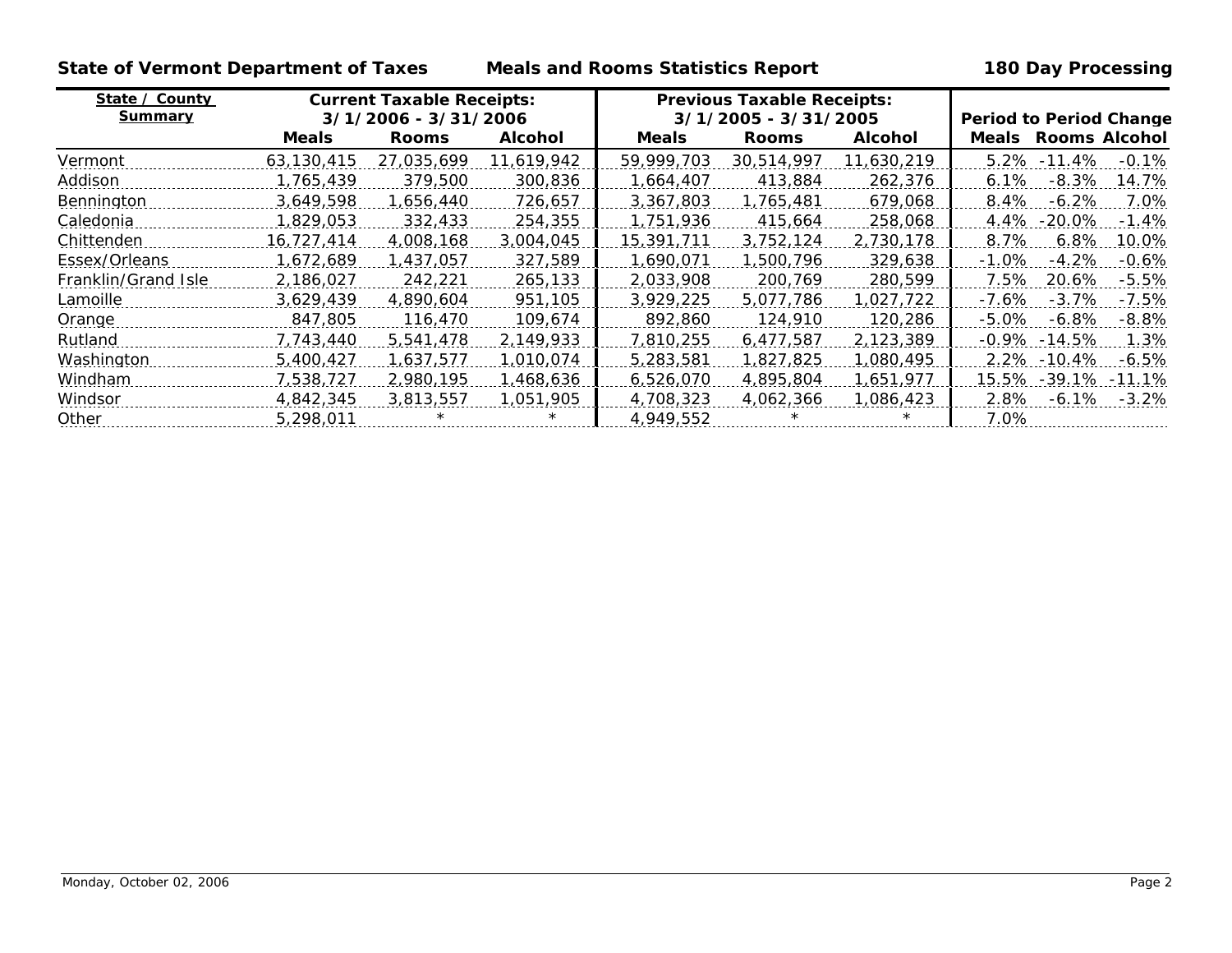**State of Vermont Department of Taxes Meals and Rooms Statistics Report 180 Day Processing**

| <b>Summary of Towns</b><br>with 10 or more | <b>Current Taxable Receipts:</b><br>3/1/2006 - 3/31/2006 |                        |                | <b>Previous Taxable Receipts:</b><br>3/1/2005 - 3/31/2005 |              |                | <b>Period to Period Change</b> |                            |
|--------------------------------------------|----------------------------------------------------------|------------------------|----------------|-----------------------------------------------------------|--------------|----------------|--------------------------------|----------------------------|
| reporting accounts                         | <b>Meals</b>                                             | <b>Rooms</b>           | <b>Alcohol</b> | <b>Meals</b>                                              | <b>Rooms</b> | <b>Alcohol</b> |                                | <b>Meals Rooms Alcohol</b> |
| Arlington                                  | 86,966                                                   | 56,852                 | $\star$        | 89,788                                                    | 66,352       | $\star$        |                                | $-3.1\% -14.3\%$           |
| <b>Barre City</b>                          | 1,402,248                                                | 73,813                 | 200,578        | 1,352,659                                                 | $\star$      | 183,714        | 3.7%                           | 9.2%                       |
| <b>Barton</b>                              | 84,077                                                   | $\star$                | $\star$        | 87,588                                                    |              | $\star$        | $-4.0%$                        |                            |
| Bennington                                 | 1,658,108                                                | 271,933                | 237,435        | 1,373,003                                                 | 211,570      | 205,643        |                                | 20.8% 28.5% 15.5%          |
| <b>Berlin</b>                              | 581,753                                                  | $\star$                | $\star$        | 563,214                                                   | $\star$      | $\star$        | 3.3%                           |                            |
| <b>Bradford</b>                            | 217,493                                                  |                        | $\star$        | $\star$                                                   |              | $\star$        |                                |                            |
| Brandon                                    | 257,917                                                  |                        | $\star$        | 263,442                                                   | $\star$      | $\star$        | $-2.1%$                        |                            |
| Brattleboro                                | 2,135,825                                                | 481,809                | 264,931        | 2,076,676                                                 | 501,638      | 276,412        | 2.8%                           | $-4.0%$<br>$-4.2%$         |
| <b>Bridgewater</b>                         |                                                          | $\star$                | $^\star$       | 96,966                                                    | $\star$      | $\star$        |                                |                            |
| <b>Bristol</b>                             | 222,214                                                  |                        | $\star$        | 223,733                                                   |              | $\star$        | $-0.7%$                        |                            |
| Burlington                                 | 4,995,530                                                | 594,195                | 1,433,206      | 4,631,736                                                 | 589,225      | 1,334,354      | 7.9%                           | 0.8%<br>7.4%               |
| Cambridge                                  | 562,527                                                  | 1,526,440              | 117,121        | 623,233                                                   | 1,515,498    | 155,485        | $-9.7%$                        | 0.7% -24.7%                |
| Castleton                                  | 167,923                                                  | $\star$                | $\star$        | 135,532                                                   | $\star$      | $\star$        | 23.9%                          |                            |
| Chester                                    | 186,295                                                  | 45,864                 | $\star$        | 153,197                                                   | 53,481       | $\star$        |                                | 21.6% - 14.2%              |
| Colchester                                 | 1,259,878                                                |                        | 164,156        | 1,141,125                                                 | $\star$      | 143,873        | 10.4%                          | 14.1%                      |
| Derby                                      | 380,721                                                  |                        | $\star$        | 305,802                                                   | $\star$      | $\star$        | 24.5%                          |                            |
| <b>Dorset</b>                              |                                                          | $\star$                | $\star$        | 144,487                                                   | $\star$      | $\star$        |                                |                            |
| Dover                                      | 1,183,435                                                | 1,335,504              | 440,950        | 1,445,465                                                 | 1,547,319    | 531,266        |                                | -18.1% -13.7% -17.0%       |
| Enosburg                                   | 173,475                                                  | $\star$                | $\star$        | 160,867                                                   | $\star$      | $\star$        | 7.8%                           |                            |
| Essex                                      | 1,913,233                                                |                        | 290,988        | 1,772,179                                                 |              | 250,144        | 8.0%                           | 16.3%                      |
| Fair Haven                                 | 265,028                                                  | and the control of the | $\star$        | 228,717                                                   | $\ast$       | $\star$        | 15.9%                          |                            |
| Hardwick                                   | 112,732                                                  |                        |                | $\star$                                                   |              |                |                                |                            |
| <b>Hartford</b>                            | 979,111                                                  | 649,863                | 176,088        | 865,798                                                   | 611,291      | 182,846        | 13.1%                          | $6.3\%$ -3.7%              |
| Jamaica                                    | $\star$                                                  | $\star$                | $\star$        | $\star$                                                   | 41,608       | $\star$        |                                |                            |
| Killington                                 | 2,700,478                                                | 4,510,741              | 1,433,186      | 3,023,949                                                 | 5,357,901    | 1,440,896      |                                | $-10.7\% -15.8\% -0.5\%$   |
| Londonderry                                | 185,739                                                  | 64,517                 | 48,764         | 227,878                                                   | 97,536       | $\star$        | -18.5% -33.9%                  |                            |
| <b>Ludlow</b>                              | 1,354,376                                                | 1,790,925              | 318,210        | 1,488,507                                                 | 2,031,979    | 386,973        |                                | $-9.0\% -11.9\% -17.8\%$   |
| Lyndon                                     | 581,134                                                  | $\star$                | 68,886         | 570,646                                                   | $\star$      | 67,278         | 1.8%                           | 2.4%                       |
| <b>Manchester</b>                          | 1,409,968                                                | 930,957                | 328,079        | 1,327,139                                                 | 1,036,515    | 285,520        |                                | $6.2\% -10.2\%$<br>- 14.9% |
| Mendon                                     | $\star$                                                  | $\star$                | $\star$        | $\star$                                                   | 267,869      | $\star$        |                                |                            |
| Middlebury                                 | 1,076,815                                                |                        | 175,534        | 1,002,906                                                 | 339,106      | 157,512        | 7.4%                           | 11.4%                      |
| Milton                                     | 452,144                                                  |                        | $\star$        | 393,595                                                   | $\cdot$ *    | $\star$        | 14.9%                          |                            |
| Montgomery 103,446                         |                                                          | 78,627                 |                | 93,928                                                    | 62,491       |                |                                | 10.1% 25.8%                |
| <b>Montpelier</b>                          | 1,405,093                                                |                        | 259,296        | 1,275,333                                                 |              | 258,869        | 10.2%                          | 0.2%                       |
| Morristown                                 | 558,111                                                  |                        | $\star$        | 531,166                                                   |              | $\star$        | 5.1%                           |                            |
| Newport City                               | 563,741                                                  | $\star$                | 80,543         | 569,804                                                   | $\star$      | 85,026         | $-1.1%$                        | $-5.3%$                    |

Monday, October 02, 2006 Page 3